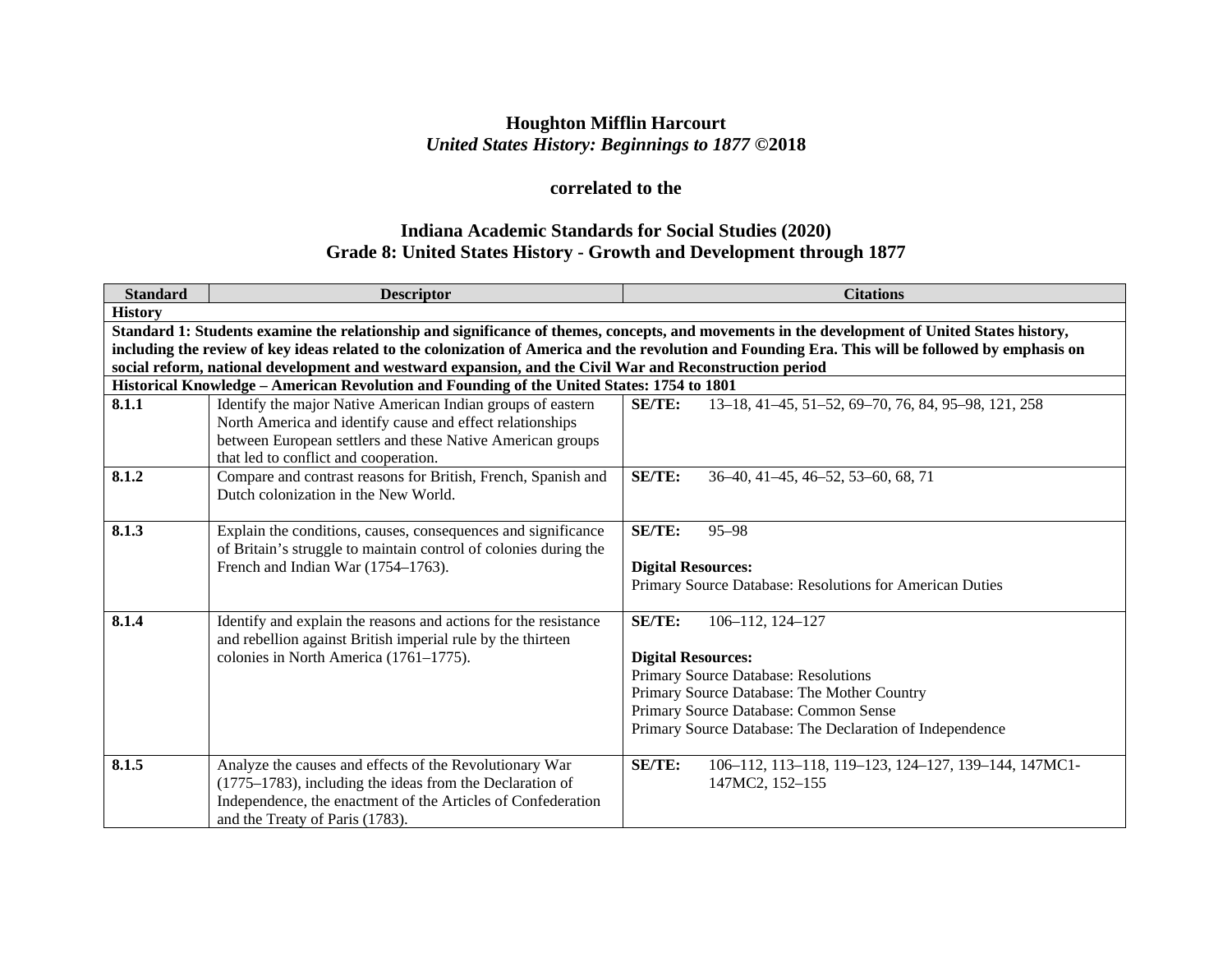| <b>Standard</b> | <b>Descriptor</b>                                                                                                                                                                                                                                                                                                                                                 | <b>Citations</b>                                                                                                                                                       |
|-----------------|-------------------------------------------------------------------------------------------------------------------------------------------------------------------------------------------------------------------------------------------------------------------------------------------------------------------------------------------------------------------|------------------------------------------------------------------------------------------------------------------------------------------------------------------------|
| 8.1.6           | Identify and provide the significance of major events in the<br>creation of the Constitution such as the enactment of state<br>constitutions, the weaknesses of the Articles of Confederation,<br>the Constitutional conventions, the willingness to compromise,<br>and the Federalist- anti Federalist debates regarding the vote to<br>ratify the Constitution. | SE/TE:<br>159-161, 164-169, 170-176, 182-187                                                                                                                           |
| 8.1.7           | Identify and explain the steps taken during the Washington<br>Administration and the First and Second Congresses of the<br>United States to establish a stable and lasting national<br>government.                                                                                                                                                                | SE/TE:<br>246-249, 260-262<br><b>Digital Resources:</b><br>Primary Source Database: George Washington's Farewell Address                                               |
| 8.1.8           | Compare and contrast the views of Thomas Jefferson and<br>Alexander Hamilton and explain how their differences caused<br>the development of political parties, affecting the nation for the<br>future.                                                                                                                                                            | SE/TE:<br>245, 250-254, 263-264                                                                                                                                        |
| 8.1.9           | Identify the events leading up to the presidential and<br>congressional election of 1800 and the transfer of political<br>authority and power to the Democratic-Republican Party led by<br>Thomas Jefferson (1801); evaluate the significance of these<br>events.                                                                                                 | SE/TE:<br>263-264, 266-267, 268-271                                                                                                                                    |
| 8.1.10          | Analyze the influence of important individuals on social and<br>political developments of the time $(1775 - 1800)$ such as the<br>Independence movement and the framing of the Constitution.                                                                                                                                                                      | SE/TE:<br>94-95, 119-123, 124-127, 156-157, 164-169, 170-174, 184,<br>250-254<br>155b, 162, 187c<br><b>TE Only:</b>                                                    |
| 8.1.11          | Compare and contrast the ways of life in the northern and<br>southern states, including the growth of towns and cities and<br>the growth of industry in the North and the growing<br>dependence on slavery and the production of cotton in the<br>South causing early sectionalism in America.                                                                    | SE/TE:<br>306-311, 328, 333-334, 424-429, 452-458, 459-462, 476-479,<br>482-488                                                                                        |
|                 | Historical Knowledge - National Expansion and Reform: 1801 to 1861                                                                                                                                                                                                                                                                                                |                                                                                                                                                                        |
| 8.1.12          | Interpret how the events surrounding the Louisiana Purchase<br>(1803) and Lewis and Clark expedition (1803-1806) allowed<br>for America's initial push towards westward expansion.                                                                                                                                                                                | SE/TE:<br>271-272, 356-361<br><b>Digital Resources:</b><br>Primary Source Database: A Letter to Meriwether Lewis<br>Primary Source Database: Louisiana Purchase Treaty |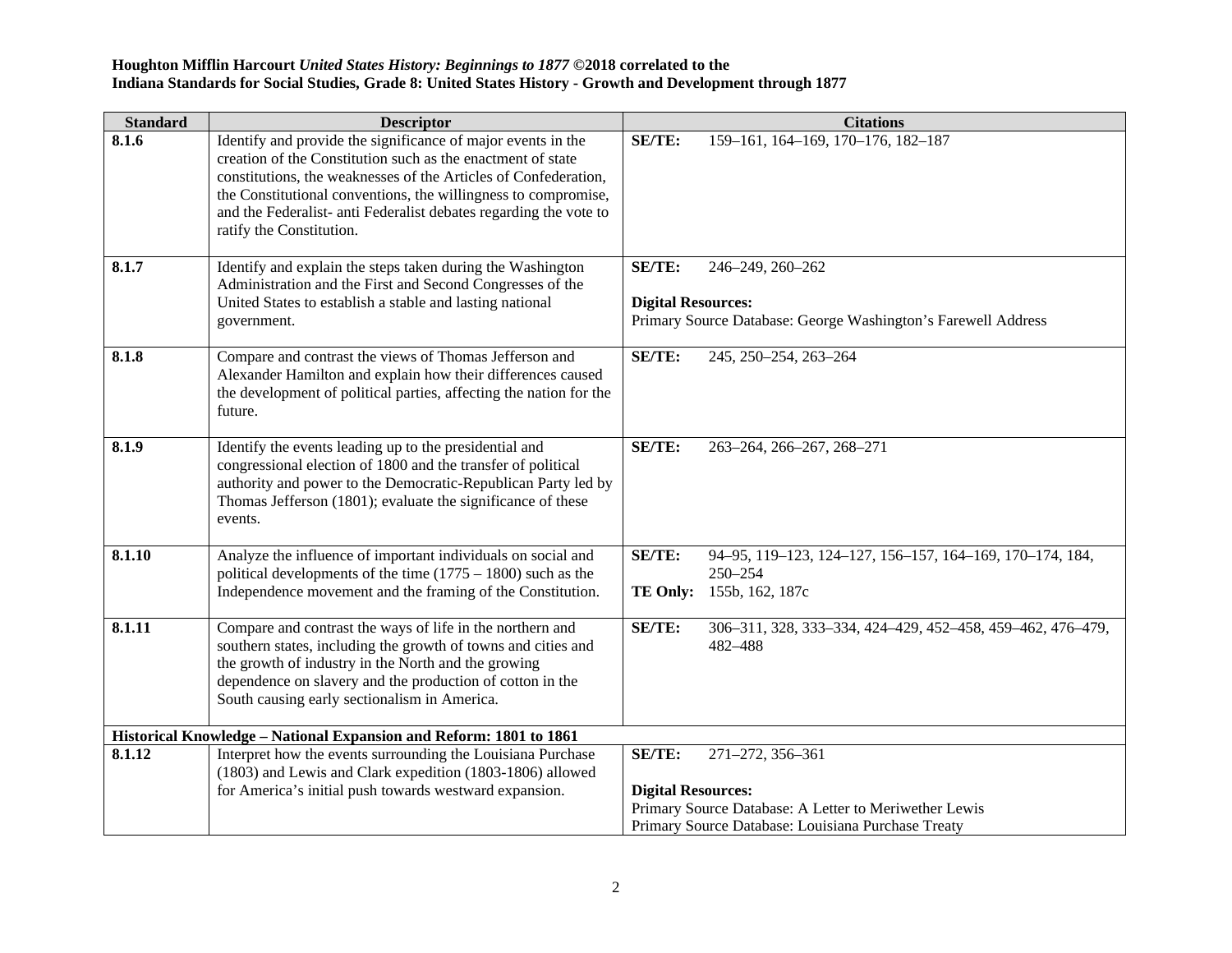| <b>Standard</b> | <b>Descriptor</b>                                                                                                                                                                                                                                                                                                                                                |                                | <b>Citations</b>                                                                            |
|-----------------|------------------------------------------------------------------------------------------------------------------------------------------------------------------------------------------------------------------------------------------------------------------------------------------------------------------------------------------------------------------|--------------------------------|---------------------------------------------------------------------------------------------|
| 8.1.13          | Explain the main issues, consequences, and landmark decisions<br>of the Marshall Court, including how it affected the power of<br>the Judicial Branch.                                                                                                                                                                                                           | <b>SE/TE:</b>                  | 272-274, 309, 342-343                                                                       |
| 8.1.14          | Analyze the causes and consequences of the War of 1812.                                                                                                                                                                                                                                                                                                          | SE/TE:<br><b>TE Only: 291b</b> | 282-287, 288-291, 292-294, 296, 428-429                                                     |
| 8.1.15          | Define nationalism and explain how it affected domestic<br>policy, foreign policy, and the development of an industrial<br>economy during this period.                                                                                                                                                                                                           | SE/TE:                         | 302-305, 306-311                                                                            |
| 8.1.16          | Identify the key ideas of Jacksonian democracy and explain<br>their influence on political participation, political parties and<br>constitutional government; analyze Jackson's actions as<br>President such as the destruction of the National Bank, the<br>nullification crisis, and Jackson's Indian policy.                                                  | SE/TE:                         | 328-332, 333-339, 340-344, 346-347, 348-349                                                 |
| 8.1.17          | Explain relationships and conflict between settlers and Native<br>Americans on the frontier.                                                                                                                                                                                                                                                                     | SE/TE:                         | 371-377, 386, 406                                                                           |
| 8.1.18          | Describe the causes, courses, challenges, compromises, and<br>consequences associated with westward expansion, including<br>the concept of Manifest Destiny.                                                                                                                                                                                                     | SE/TE:                         | 354-361, 362-363, 364-370, 371-377, 378-384, 397-400, 408-<br>414                           |
| 8.1.19          | Analyze the causes and effects of the Mexican War (1846-<br>1848).                                                                                                                                                                                                                                                                                               | SE/TE:                         | 392-396, 397-407, 496-497                                                                   |
| 8.1.20          | Give examples of how immigration affected American culture<br>in the decades before and the Civil War, including growth of<br>industrial sites in the North; religious differences; tensions<br>between middle-class and working-class people, particularly in<br>the Northeast; and intensification of cultural differences<br>between the North and the South. | SE/TE:<br><b>TE Only:</b>      | 412, 423, 424-429, 430-434, 508-512<br>440b, 507b, 512b, 633                                |
| 8.1.21          | Give examples of the changing role of women, minorities, and<br>immigrants in the northern, southern and western parts of the<br>United States in the mid-nineteenth century, and examine<br>possible causes for these changes.                                                                                                                                  | SE/TE:<br><b>TE Only:</b>      | 379, 411-412, 430-433, 461-462, 463-468, 508-512, 518-523,<br>524-527, 528-534<br>440b, 633 |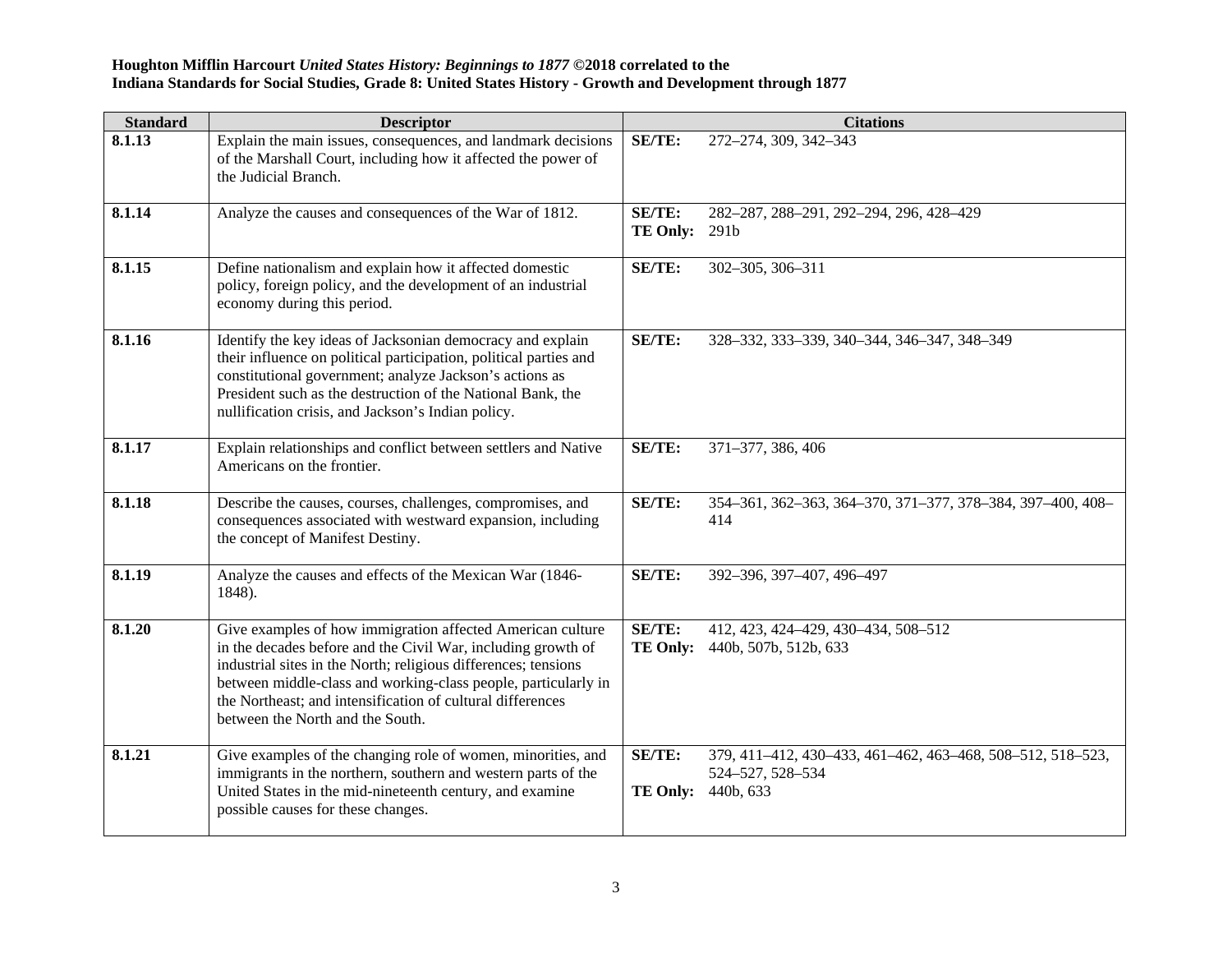| <b>Standard</b> | <b>Descriptor</b>                                                                                                                                                                                                                              |                                  | <b>Citations</b>                                                                                                              |
|-----------------|------------------------------------------------------------------------------------------------------------------------------------------------------------------------------------------------------------------------------------------------|----------------------------------|-------------------------------------------------------------------------------------------------------------------------------|
| 8.1.22          | Describe the abolitionist movement and identify figures and<br>organizations involved in the debate over slavery, including<br>leaders of the Underground Railroad, and how the movement<br>affected the division between the North and South. | <b>SE/TE:</b><br><b>TE Only:</b> | 475, 489-495, 524-527<br>488d, 523d                                                                                           |
| 8.1.23          | Analyze the influence of early individual social reformers and<br>movements such as the abolitionist, feminist and social reform<br>movements.                                                                                                 | SE/TE:                           | 433-434, 475, 489-495, 518-523, 524-527, 528-534<br>TE Only: 517b, 523d, 527d                                                 |
|                 | Historical Knowledge - The Civil War and Reconstruction Period: 1850 to 1877                                                                                                                                                                   |                                  |                                                                                                                               |
| 8.1.24          | Analyze the causes and effects of events leading to the Civil<br>War, and evaluate the impact issues such as states' rights and<br>slavery had in developing America's sectional conflict.                                                     | SE/TE:<br><b>TE Only:</b>        | 496-499, 542-547, 548-552, 553-557, 558-562, 565, 570<br>547d, 552d, 557d, 562b                                               |
| 8.1.25          | Identify the factors and individuals which influenced the<br>outcome of the Civil War and explain the significance of each.                                                                                                                    | SE/TE:                           | 570-576, 577-582, 583-587, 588-589, 598-606, 608-609                                                                          |
| 8.1.26          | Compare and contrast the three plans for Reconstruction and<br>evaluate the merits of each.                                                                                                                                                    | SE/TE:                           | 598-606, 614-619, 620-626                                                                                                     |
| 8.1.27          | Describe causes and lasting effects of the Civil War and<br>Reconstruction as well as the political controversies<br>surrounding this time such as Andrew Johnson's impeachment,<br>the Black Codes, and the Compromise of 1877.               | SE/TE:<br>TE Only:               | 496-499, 542-547, 548-552, 553-557, 558-562, 565, 570,<br>606, 614-619, 620-626, 627-634<br>547d, 552d, 557d, 562b, 634b      |
|                 | Chronological Thinking, Historical Comprehension, Analysis, and Interpretation, Research, Issues Analysis and Decision-Making                                                                                                                  |                                  |                                                                                                                               |
| 8.1.28          | Recognize historical perspective and evaluate alternative<br>courses of action by describing the historical context in which<br>events unfolded.                                                                                               | SE/TE:                           | 51, 145, 239, 241, 261, 345, 459, 488, 563, 621, 635<br>TE Only: 187d, 434b, 532, 559                                         |
| 8.1.29          | Differentiate between facts and historical interpretations of<br>events, recognizing that the historian's narrative reflects his or<br>her judgment about the significance of particular facts.                                                | SE/TE:                           | 145, 175, 239, 261, 300-301, 323, 331, 342, 357, 374, 445                                                                     |
| 8.1.30          | Using primary and secondary sources, analyze an issue<br>confronting the United States from colonial times through the<br>Reconstruction period.                                                                                               | SE/TE:<br><b>TE Only:</b>        | 253, 276, 329, 474-475, 488, 494, 621<br>93, 138b, 186-187, 187d, 205, 207-208, 252, 287b, 405, 462b,<br>479, 512, 527d, 552b |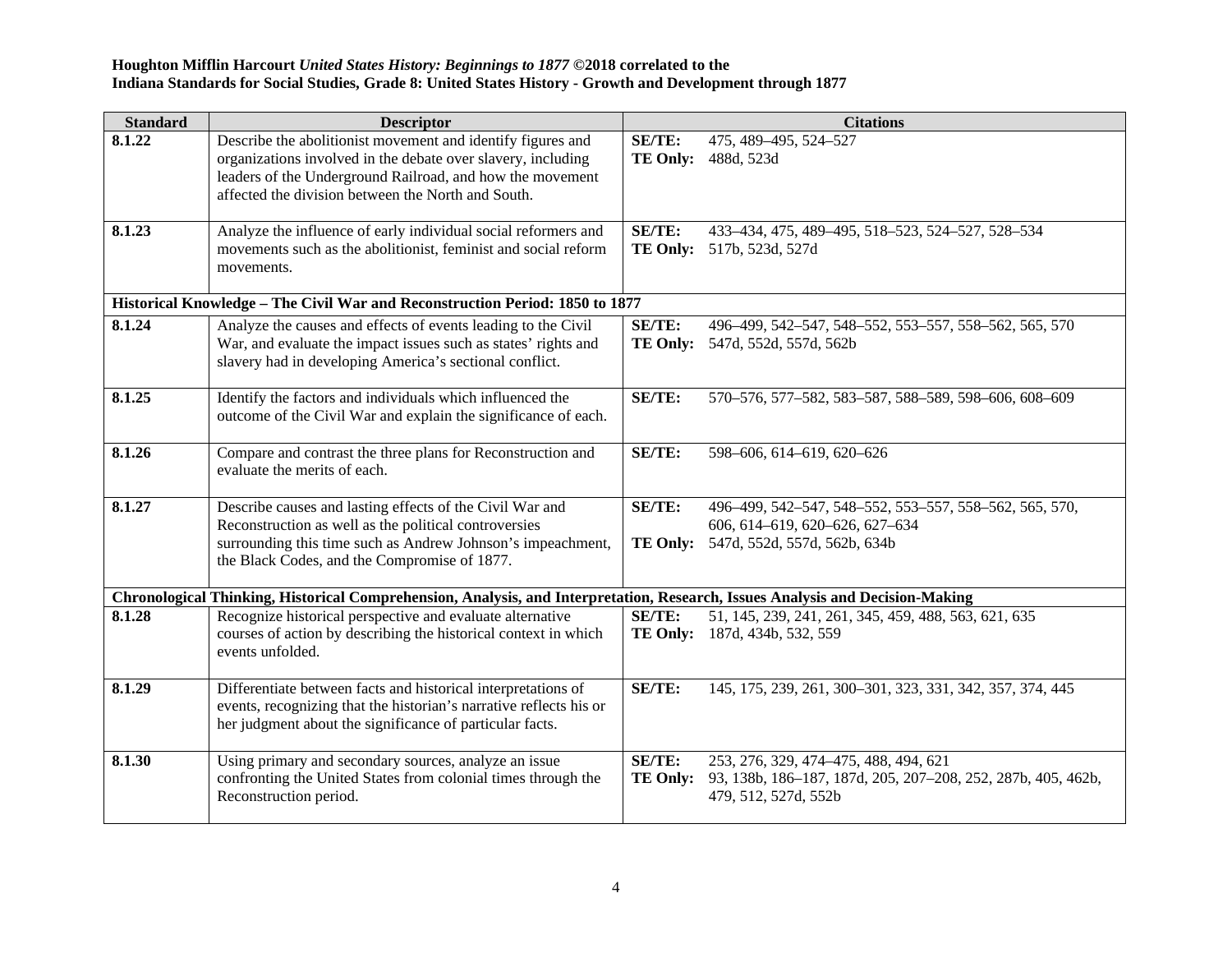| <b>Standard</b>                  | <b>Descriptor</b>                                                                                                                               |                           | <b>Citations</b>                                             |
|----------------------------------|-------------------------------------------------------------------------------------------------------------------------------------------------|---------------------------|--------------------------------------------------------------|
| 8.1.31                           | Compare and contrast examples of art, music, literature, and                                                                                    | <b>SE/TE:</b>             | 303, 314-318, 319-320, 365, 374, 466, 500, 513-515, 516-517, |
|                                  | other forms of expression; explain how these reflect American                                                                                   |                           | 580                                                          |
|                                  | culture during this time period.                                                                                                                | TE Only:                  | 291b, 311b, 318b, 360, 479b, 512d, 515b, 523b, 582b          |
| <b>Civics and Government</b>     |                                                                                                                                                 |                           |                                                              |
|                                  | Standard 2: Students explain the major principles, values and institutions of constitutional government and citizenship, which are based on the |                           |                                                              |
|                                  | founding documents of the United States and how the three branches of government share and check power within our federal system of government. |                           |                                                              |
| <b>Foundations of Government</b> |                                                                                                                                                 |                           |                                                              |
| 8.2.1                            | Identify and explain essential ideas of constitutional<br>government, which include limited government; rule of law;                            | <b>SE/TE:</b>             | 113, 156-157, 167-169, 185, 188-194, 208                     |
|                                  | due process of law; separated and shared powers; checks and                                                                                     |                           |                                                              |
|                                  | balances; federalism; popular sovereignty; republicanism;<br>representative government; and individual rights to life, liberty                  |                           |                                                              |
|                                  | and property; and freedom of conscience.                                                                                                        |                           |                                                              |
|                                  |                                                                                                                                                 |                           |                                                              |
| 8.2.2                            | Explain the concept of a separation of powers and how and                                                                                       | <b>SE/TE:</b>             | 167-169, 185, 189-194, 208                                   |
|                                  | why these powers are distributed, shared and limited in the                                                                                     | <b>TE Only:</b> 194c      |                                                              |
|                                  | constitutional government of the United States.                                                                                                 |                           |                                                              |
|                                  |                                                                                                                                                 | <b>SE/TE:</b>             |                                                              |
| 8.2.3                            | Examine ways that the national government affects the<br>everyday lives of people of the United States.                                         | <b>TE Only: 378</b>       | 211-213, 223-229                                             |
|                                  |                                                                                                                                                 |                           |                                                              |
| <b>Functions of Government</b>   |                                                                                                                                                 |                           |                                                              |
| 8.2.4                            | Compare and contrast the delegated, reserved, and concurrent                                                                                    | <b>SE/TE:</b>             | 185, 188, 202-203, 207-209, 228-229                          |
|                                  | powers (division of power or federal system) contained in the                                                                                   |                           |                                                              |
|                                  | United States Constitution.                                                                                                                     |                           |                                                              |
| 8.2.5                            | Compare and contrast the different functions of national and                                                                                    | <b>SE/TE:</b>             | 202-203, 207-209, 229                                        |
|                                  | state government within the federal system by analyzing the                                                                                     |                           |                                                              |
|                                  | United States Constitution and the Indiana Constitution.                                                                                        |                           |                                                              |
|                                  |                                                                                                                                                 |                           |                                                              |
| <b>Roles of Citizens</b>         |                                                                                                                                                 |                           |                                                              |
| 8.2.6                            | Recognize and explain the relationship between the rights and<br>responsibilities of citizenship in the United States.                          | SE/TE:                    | 221, 234-238                                                 |
|                                  |                                                                                                                                                 | <b>Digital Resources:</b> |                                                              |
|                                  |                                                                                                                                                 |                           | <b>Constitution Study Guide</b>                              |
|                                  |                                                                                                                                                 |                           |                                                              |
|                                  |                                                                                                                                                 |                           |                                                              |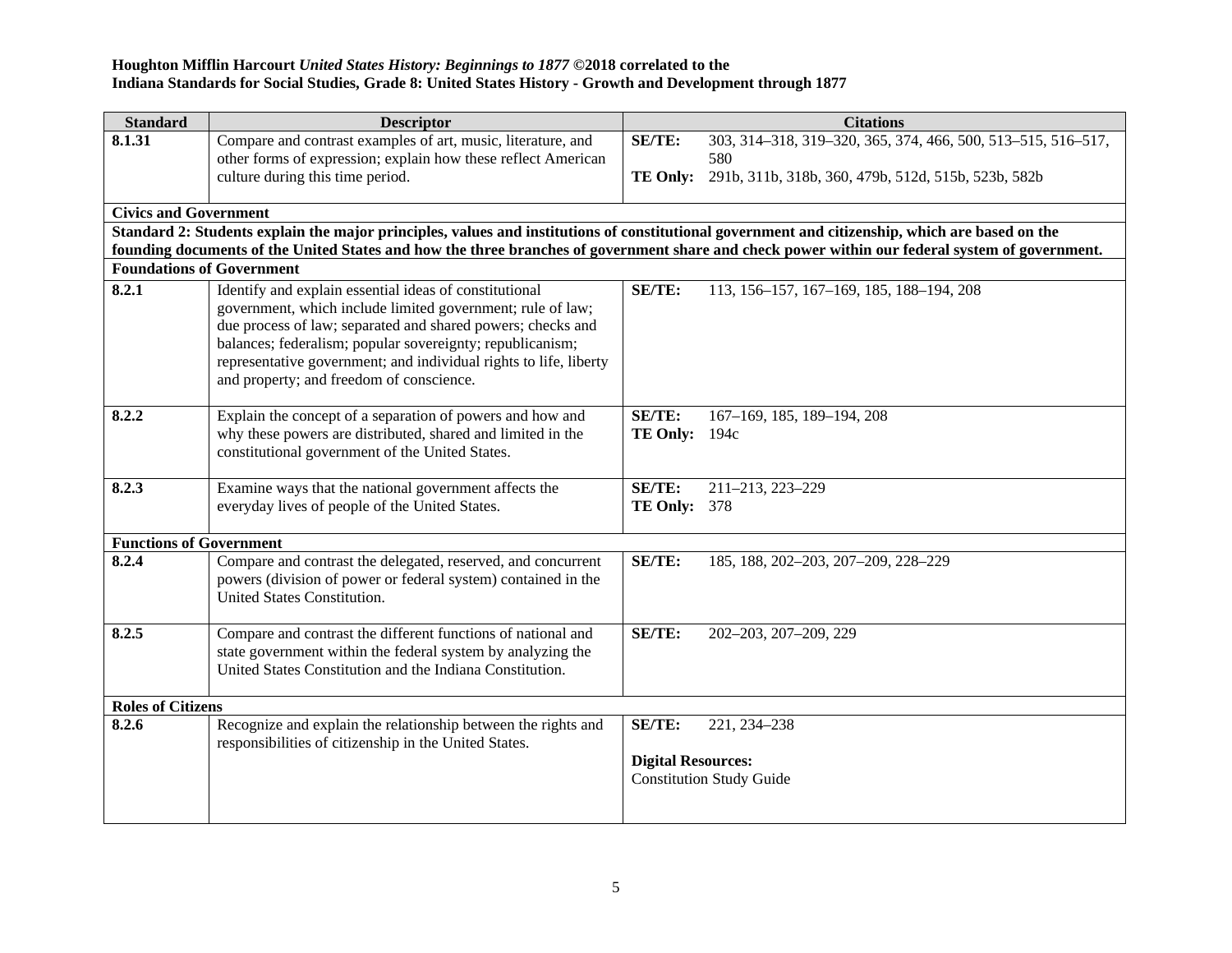| Explain the importance of responsible participation by citizens<br>8.2.7<br>SE/TE:<br>234-238, 535<br>in voluntary civil organizations to bring about social reform.<br><b>Digital Resources:</b><br><b>Constitution Study Guide</b><br>8.2.8<br>Explain ways that citizens can participate in the election<br><b>SE/TE:</b><br>234-238, 329<br>process (political parties, campaigns and elections) at the<br><b>Digital Resources:</b><br>national, state, and local levels.<br><b>Current Events: Election Connection 2020</b><br>Explain how citizens can monitor and influence the<br>8.2.9<br>SE/TE:<br>234-238<br>development and implementation of public policies at local,<br>state and national levels of government.<br>SE/TE:<br>8.2.10<br>Research and defend positions on issues in which fundamental<br>233<br>values and principles related to the United States Constitution<br><b>TE Only:</b><br>209-210, 213, 215, 259, 266, 378<br>are in conflict such as First and Second Amendment rights, the<br>right to privacy, and the rights of the individual.<br>Geography<br>Standard 3: Students identify the major geographic characteristics of the United States and its regions. They name and locate the major physical<br>features of the United States, as well as demonstrate a broad understanding of the states, capitals and major cities, and use geographic skills and<br>technology to examine the influence of geographic factors on national development.<br><b>World in Spatial Terms</b><br>8.3.1<br>Read maps to interpret symbols and determine the landforms<br>SE/TE:<br>91, 362-363, 415, 416-417<br>and human features that represent physical and cultural<br><b>TE Only:</b> 619b |                                                                                                                                             |  |
|--------------------------------------------------------------------------------------------------------------------------------------------------------------------------------------------------------------------------------------------------------------------------------------------------------------------------------------------------------------------------------------------------------------------------------------------------------------------------------------------------------------------------------------------------------------------------------------------------------------------------------------------------------------------------------------------------------------------------------------------------------------------------------------------------------------------------------------------------------------------------------------------------------------------------------------------------------------------------------------------------------------------------------------------------------------------------------------------------------------------------------------------------------------------------------------------------------------------------------------------------------------------------------------------------------------------------------------------------------------------------------------------------------------------------------------------------------------------------------------------------------------------------------------------------------------------------------------------------------------------------------------------------------------------------------------------------------------------------------|---------------------------------------------------------------------------------------------------------------------------------------------|--|
|                                                                                                                                                                                                                                                                                                                                                                                                                                                                                                                                                                                                                                                                                                                                                                                                                                                                                                                                                                                                                                                                                                                                                                                                                                                                                                                                                                                                                                                                                                                                                                                                                                                                                                                                |                                                                                                                                             |  |
|                                                                                                                                                                                                                                                                                                                                                                                                                                                                                                                                                                                                                                                                                                                                                                                                                                                                                                                                                                                                                                                                                                                                                                                                                                                                                                                                                                                                                                                                                                                                                                                                                                                                                                                                |                                                                                                                                             |  |
|                                                                                                                                                                                                                                                                                                                                                                                                                                                                                                                                                                                                                                                                                                                                                                                                                                                                                                                                                                                                                                                                                                                                                                                                                                                                                                                                                                                                                                                                                                                                                                                                                                                                                                                                |                                                                                                                                             |  |
|                                                                                                                                                                                                                                                                                                                                                                                                                                                                                                                                                                                                                                                                                                                                                                                                                                                                                                                                                                                                                                                                                                                                                                                                                                                                                                                                                                                                                                                                                                                                                                                                                                                                                                                                |                                                                                                                                             |  |
|                                                                                                                                                                                                                                                                                                                                                                                                                                                                                                                                                                                                                                                                                                                                                                                                                                                                                                                                                                                                                                                                                                                                                                                                                                                                                                                                                                                                                                                                                                                                                                                                                                                                                                                                |                                                                                                                                             |  |
|                                                                                                                                                                                                                                                                                                                                                                                                                                                                                                                                                                                                                                                                                                                                                                                                                                                                                                                                                                                                                                                                                                                                                                                                                                                                                                                                                                                                                                                                                                                                                                                                                                                                                                                                |                                                                                                                                             |  |
|                                                                                                                                                                                                                                                                                                                                                                                                                                                                                                                                                                                                                                                                                                                                                                                                                                                                                                                                                                                                                                                                                                                                                                                                                                                                                                                                                                                                                                                                                                                                                                                                                                                                                                                                |                                                                                                                                             |  |
|                                                                                                                                                                                                                                                                                                                                                                                                                                                                                                                                                                                                                                                                                                                                                                                                                                                                                                                                                                                                                                                                                                                                                                                                                                                                                                                                                                                                                                                                                                                                                                                                                                                                                                                                |                                                                                                                                             |  |
|                                                                                                                                                                                                                                                                                                                                                                                                                                                                                                                                                                                                                                                                                                                                                                                                                                                                                                                                                                                                                                                                                                                                                                                                                                                                                                                                                                                                                                                                                                                                                                                                                                                                                                                                |                                                                                                                                             |  |
|                                                                                                                                                                                                                                                                                                                                                                                                                                                                                                                                                                                                                                                                                                                                                                                                                                                                                                                                                                                                                                                                                                                                                                                                                                                                                                                                                                                                                                                                                                                                                                                                                                                                                                                                |                                                                                                                                             |  |
|                                                                                                                                                                                                                                                                                                                                                                                                                                                                                                                                                                                                                                                                                                                                                                                                                                                                                                                                                                                                                                                                                                                                                                                                                                                                                                                                                                                                                                                                                                                                                                                                                                                                                                                                |                                                                                                                                             |  |
|                                                                                                                                                                                                                                                                                                                                                                                                                                                                                                                                                                                                                                                                                                                                                                                                                                                                                                                                                                                                                                                                                                                                                                                                                                                                                                                                                                                                                                                                                                                                                                                                                                                                                                                                |                                                                                                                                             |  |
|                                                                                                                                                                                                                                                                                                                                                                                                                                                                                                                                                                                                                                                                                                                                                                                                                                                                                                                                                                                                                                                                                                                                                                                                                                                                                                                                                                                                                                                                                                                                                                                                                                                                                                                                |                                                                                                                                             |  |
|                                                                                                                                                                                                                                                                                                                                                                                                                                                                                                                                                                                                                                                                                                                                                                                                                                                                                                                                                                                                                                                                                                                                                                                                                                                                                                                                                                                                                                                                                                                                                                                                                                                                                                                                |                                                                                                                                             |  |
|                                                                                                                                                                                                                                                                                                                                                                                                                                                                                                                                                                                                                                                                                                                                                                                                                                                                                                                                                                                                                                                                                                                                                                                                                                                                                                                                                                                                                                                                                                                                                                                                                                                                                                                                |                                                                                                                                             |  |
|                                                                                                                                                                                                                                                                                                                                                                                                                                                                                                                                                                                                                                                                                                                                                                                                                                                                                                                                                                                                                                                                                                                                                                                                                                                                                                                                                                                                                                                                                                                                                                                                                                                                                                                                |                                                                                                                                             |  |
|                                                                                                                                                                                                                                                                                                                                                                                                                                                                                                                                                                                                                                                                                                                                                                                                                                                                                                                                                                                                                                                                                                                                                                                                                                                                                                                                                                                                                                                                                                                                                                                                                                                                                                                                |                                                                                                                                             |  |
|                                                                                                                                                                                                                                                                                                                                                                                                                                                                                                                                                                                                                                                                                                                                                                                                                                                                                                                                                                                                                                                                                                                                                                                                                                                                                                                                                                                                                                                                                                                                                                                                                                                                                                                                |                                                                                                                                             |  |
|                                                                                                                                                                                                                                                                                                                                                                                                                                                                                                                                                                                                                                                                                                                                                                                                                                                                                                                                                                                                                                                                                                                                                                                                                                                                                                                                                                                                                                                                                                                                                                                                                                                                                                                                |                                                                                                                                             |  |
|                                                                                                                                                                                                                                                                                                                                                                                                                                                                                                                                                                                                                                                                                                                                                                                                                                                                                                                                                                                                                                                                                                                                                                                                                                                                                                                                                                                                                                                                                                                                                                                                                                                                                                                                |                                                                                                                                             |  |
|                                                                                                                                                                                                                                                                                                                                                                                                                                                                                                                                                                                                                                                                                                                                                                                                                                                                                                                                                                                                                                                                                                                                                                                                                                                                                                                                                                                                                                                                                                                                                                                                                                                                                                                                |                                                                                                                                             |  |
|                                                                                                                                                                                                                                                                                                                                                                                                                                                                                                                                                                                                                                                                                                                                                                                                                                                                                                                                                                                                                                                                                                                                                                                                                                                                                                                                                                                                                                                                                                                                                                                                                                                                                                                                |                                                                                                                                             |  |
|                                                                                                                                                                                                                                                                                                                                                                                                                                                                                                                                                                                                                                                                                                                                                                                                                                                                                                                                                                                                                                                                                                                                                                                                                                                                                                                                                                                                                                                                                                                                                                                                                                                                                                                                |                                                                                                                                             |  |
|                                                                                                                                                                                                                                                                                                                                                                                                                                                                                                                                                                                                                                                                                                                                                                                                                                                                                                                                                                                                                                                                                                                                                                                                                                                                                                                                                                                                                                                                                                                                                                                                                                                                                                                                | 8.3.2<br>Read and interpret maps that portray the physical growth and<br>SE/TE:<br>72, 88-89, 91, 293, 312-313, 355, 362-363, 439, 497, 550 |  |
|                                                                                                                                                                                                                                                                                                                                                                                                                                                                                                                                                                                                                                                                                                                                                                                                                                                                                                                                                                                                                                                                                                                                                                                                                                                                                                                                                                                                                                                                                                                                                                                                                                                                                                                                | development of the United States from colonization through<br><b>TE Only: 498</b>                                                           |  |
|                                                                                                                                                                                                                                                                                                                                                                                                                                                                                                                                                                                                                                                                                                                                                                                                                                                                                                                                                                                                                                                                                                                                                                                                                                                                                                                                                                                                                                                                                                                                                                                                                                                                                                                                |                                                                                                                                             |  |
| Reconstruction (1877).                                                                                                                                                                                                                                                                                                                                                                                                                                                                                                                                                                                                                                                                                                                                                                                                                                                                                                                                                                                                                                                                                                                                                                                                                                                                                                                                                                                                                                                                                                                                                                                                                                                                                                         |                                                                                                                                             |  |
|                                                                                                                                                                                                                                                                                                                                                                                                                                                                                                                                                                                                                                                                                                                                                                                                                                                                                                                                                                                                                                                                                                                                                                                                                                                                                                                                                                                                                                                                                                                                                                                                                                                                                                                                | 8.3.3<br>SE/TE:                                                                                                                             |  |
| <b>Physical Systems</b><br>$13-15, 81$                                                                                                                                                                                                                                                                                                                                                                                                                                                                                                                                                                                                                                                                                                                                                                                                                                                                                                                                                                                                                                                                                                                                                                                                                                                                                                                                                                                                                                                                                                                                                                                                                                                                                         | States and describe the characteristics of these regions.                                                                                   |  |
| Identify and locate the major climate regions in the United                                                                                                                                                                                                                                                                                                                                                                                                                                                                                                                                                                                                                                                                                                                                                                                                                                                                                                                                                                                                                                                                                                                                                                                                                                                                                                                                                                                                                                                                                                                                                                                                                                                                    |                                                                                                                                             |  |
|                                                                                                                                                                                                                                                                                                                                                                                                                                                                                                                                                                                                                                                                                                                                                                                                                                                                                                                                                                                                                                                                                                                                                                                                                                                                                                                                                                                                                                                                                                                                                                                                                                                                                                                                |                                                                                                                                             |  |
| Identify the major mountain ranges and river systems of the<br>SE/TE:<br>8.3.4<br>88-89, 91, 355, 358-359, 416-417, 588-589                                                                                                                                                                                                                                                                                                                                                                                                                                                                                                                                                                                                                                                                                                                                                                                                                                                                                                                                                                                                                                                                                                                                                                                                                                                                                                                                                                                                                                                                                                                                                                                                    |                                                                                                                                             |  |
|                                                                                                                                                                                                                                                                                                                                                                                                                                                                                                                                                                                                                                                                                                                                                                                                                                                                                                                                                                                                                                                                                                                                                                                                                                                                                                                                                                                                                                                                                                                                                                                                                                                                                                                                | characteristics of regions in the United States.<br><b>Places and Regions</b>                                                               |  |
|                                                                                                                                                                                                                                                                                                                                                                                                                                                                                                                                                                                                                                                                                                                                                                                                                                                                                                                                                                                                                                                                                                                                                                                                                                                                                                                                                                                                                                                                                                                                                                                                                                                                                                                                |                                                                                                                                             |  |
|                                                                                                                                                                                                                                                                                                                                                                                                                                                                                                                                                                                                                                                                                                                                                                                                                                                                                                                                                                                                                                                                                                                                                                                                                                                                                                                                                                                                                                                                                                                                                                                                                                                                                                                                |                                                                                                                                             |  |
|                                                                                                                                                                                                                                                                                                                                                                                                                                                                                                                                                                                                                                                                                                                                                                                                                                                                                                                                                                                                                                                                                                                                                                                                                                                                                                                                                                                                                                                                                                                                                                                                                                                                                                                                |                                                                                                                                             |  |
|                                                                                                                                                                                                                                                                                                                                                                                                                                                                                                                                                                                                                                                                                                                                                                                                                                                                                                                                                                                                                                                                                                                                                                                                                                                                                                                                                                                                                                                                                                                                                                                                                                                                                                                                |                                                                                                                                             |  |
|                                                                                                                                                                                                                                                                                                                                                                                                                                                                                                                                                                                                                                                                                                                                                                                                                                                                                                                                                                                                                                                                                                                                                                                                                                                                                                                                                                                                                                                                                                                                                                                                                                                                                                                                |                                                                                                                                             |  |
|                                                                                                                                                                                                                                                                                                                                                                                                                                                                                                                                                                                                                                                                                                                                                                                                                                                                                                                                                                                                                                                                                                                                                                                                                                                                                                                                                                                                                                                                                                                                                                                                                                                                                                                                |                                                                                                                                             |  |
|                                                                                                                                                                                                                                                                                                                                                                                                                                                                                                                                                                                                                                                                                                                                                                                                                                                                                                                                                                                                                                                                                                                                                                                                                                                                                                                                                                                                                                                                                                                                                                                                                                                                                                                                |                                                                                                                                             |  |
|                                                                                                                                                                                                                                                                                                                                                                                                                                                                                                                                                                                                                                                                                                                                                                                                                                                                                                                                                                                                                                                                                                                                                                                                                                                                                                                                                                                                                                                                                                                                                                                                                                                                                                                                |                                                                                                                                             |  |
|                                                                                                                                                                                                                                                                                                                                                                                                                                                                                                                                                                                                                                                                                                                                                                                                                                                                                                                                                                                                                                                                                                                                                                                                                                                                                                                                                                                                                                                                                                                                                                                                                                                                                                                                |                                                                                                                                             |  |
|                                                                                                                                                                                                                                                                                                                                                                                                                                                                                                                                                                                                                                                                                                                                                                                                                                                                                                                                                                                                                                                                                                                                                                                                                                                                                                                                                                                                                                                                                                                                                                                                                                                                                                                                |                                                                                                                                             |  |
|                                                                                                                                                                                                                                                                                                                                                                                                                                                                                                                                                                                                                                                                                                                                                                                                                                                                                                                                                                                                                                                                                                                                                                                                                                                                                                                                                                                                                                                                                                                                                                                                                                                                                                                                |                                                                                                                                             |  |
| United States and explain the importance of these physical                                                                                                                                                                                                                                                                                                                                                                                                                                                                                                                                                                                                                                                                                                                                                                                                                                                                                                                                                                                                                                                                                                                                                                                                                                                                                                                                                                                                                                                                                                                                                                                                                                                                     |                                                                                                                                             |  |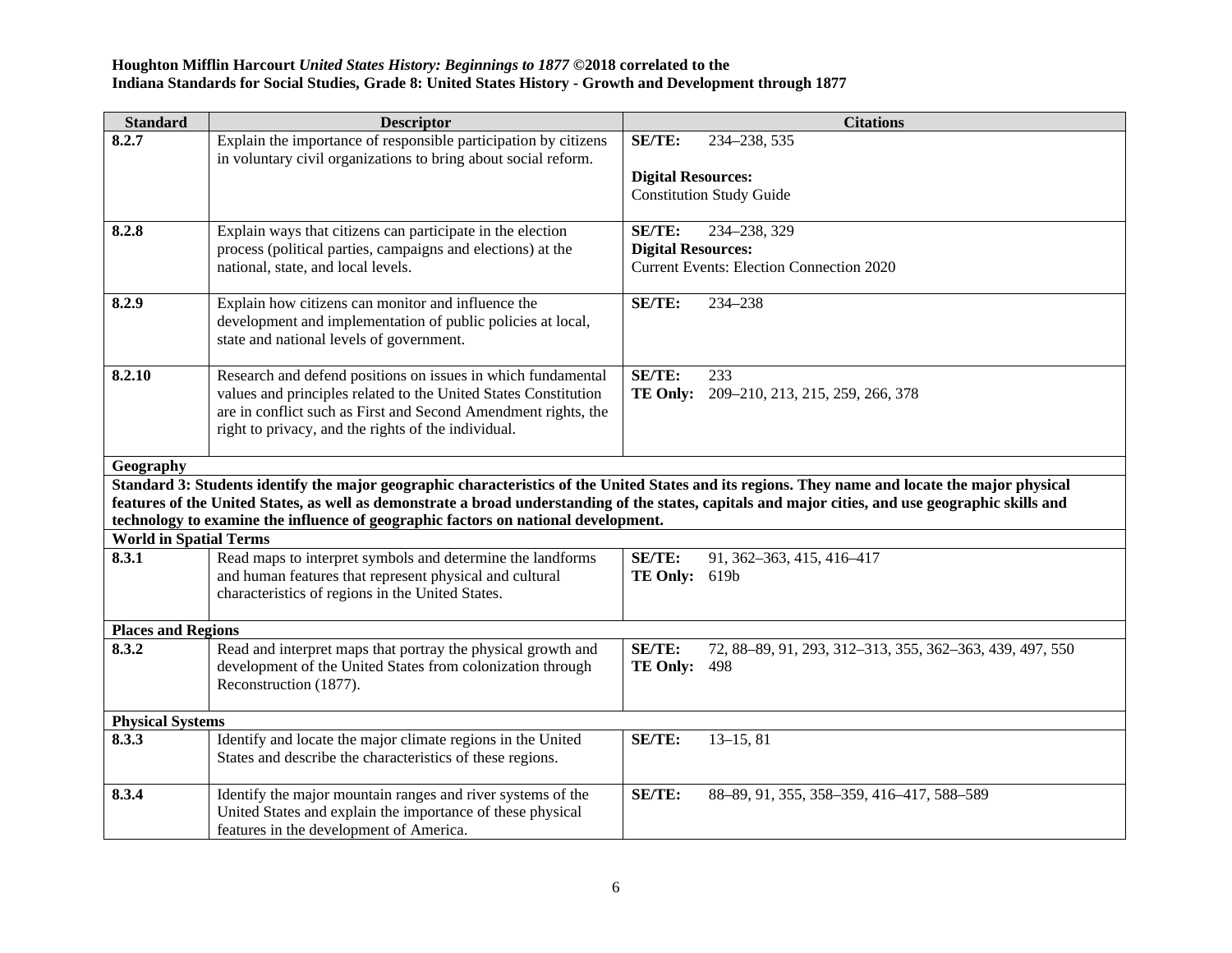| Standard               | <b>Descriptor</b>                                                                                                                                                                                                                                                                                                                                      |                                            | <b>Citations</b>                                                                        |
|------------------------|--------------------------------------------------------------------------------------------------------------------------------------------------------------------------------------------------------------------------------------------------------------------------------------------------------------------------------------------------------|--------------------------------------------|-----------------------------------------------------------------------------------------|
| <b>Human Systems</b>   |                                                                                                                                                                                                                                                                                                                                                        |                                            |                                                                                         |
| 8.3.5                  | Identify the agricultural regions of the United States and be<br>able to give explanations for how the land was used and<br>developed during the growth of the United States.                                                                                                                                                                          | <b>SE/TE:</b>                              | 92, 380, 407, 426, 455, 457                                                             |
| 8.3.6                  | Using maps identify changes influenced by growth, economic<br>development and human migration in the United States.                                                                                                                                                                                                                                    | <b>SE/TE:</b><br><b>TE Only:</b>           | 88-89, 346-357, 360, 362-363, 385, 415, 416-417, 419, 439,<br>455, 550<br>344b          |
| 8.3.7                  | Using primary and secondary sources, identify ways people<br>modified the physical environment as the United States<br>developed and describe the impacts that resulted.                                                                                                                                                                               | <b>SE/TE:</b>                              | 312-313, 407, 439<br>TE Only: 339b, 453                                                 |
| 8.3.8                  | Analyze human and physical factors that have influenced<br>migration and settlement patterns and relate them to the<br>economic development of the United States.                                                                                                                                                                                      | <b>SE/TE:</b><br>TE Only: 512b             | 78, 88-89, 154, 308, 362-363, 364-368, 385, 408-410, 412-<br>413, 415, 416-417, 508-512 |
| 8.3.9                  | Identify and interpret maps, graphs and charts showing the<br>distribution of natural resources such as forests, water sources<br>and wildlife in the United States at the beginning of the<br>nineteenth century and give examples of how people exploited<br>these resources as the country became more industrialized and<br>people moved westward. | SE/TE:                                     | 439                                                                                     |
| <b>Economics</b>       |                                                                                                                                                                                                                                                                                                                                                        |                                            |                                                                                         |
| end of Reconstruction. | Standard 4: Students identify, describe, and evaluate the influence of economic factors on national development from the founding of the nation to the                                                                                                                                                                                                 |                                            |                                                                                         |
| 8.4.1                  | Identify economic factors contributing to European exploration<br>and colonization in North America, the American Revolution<br>and the drafting of the Constitution of the United States.                                                                                                                                                             | SE/TE:                                     | 36-40, 53-60, 73-74, 86-87, 107-111                                                     |
| 8.4.2                  | Identify and explain the four types of economic systems<br>(traditional, command, market, and mixed); evaluate how the<br>characteristics of a market economy have affected the<br>economic and labor development of the United States.                                                                                                                | <b>SE/TE:</b><br><b>Digital Resources:</b> | $17-18$ , $250-254$<br><b>Economics Handbook</b>                                        |
| 8.4.3                  | Explain how federal, state, and local governments are involved<br>in the economy of the United States.                                                                                                                                                                                                                                                 | SE/TE:<br><b>Digital Resources:</b>        | 253-254<br><b>Economics Handbook</b><br><b>Supreme Court Decisions</b>                  |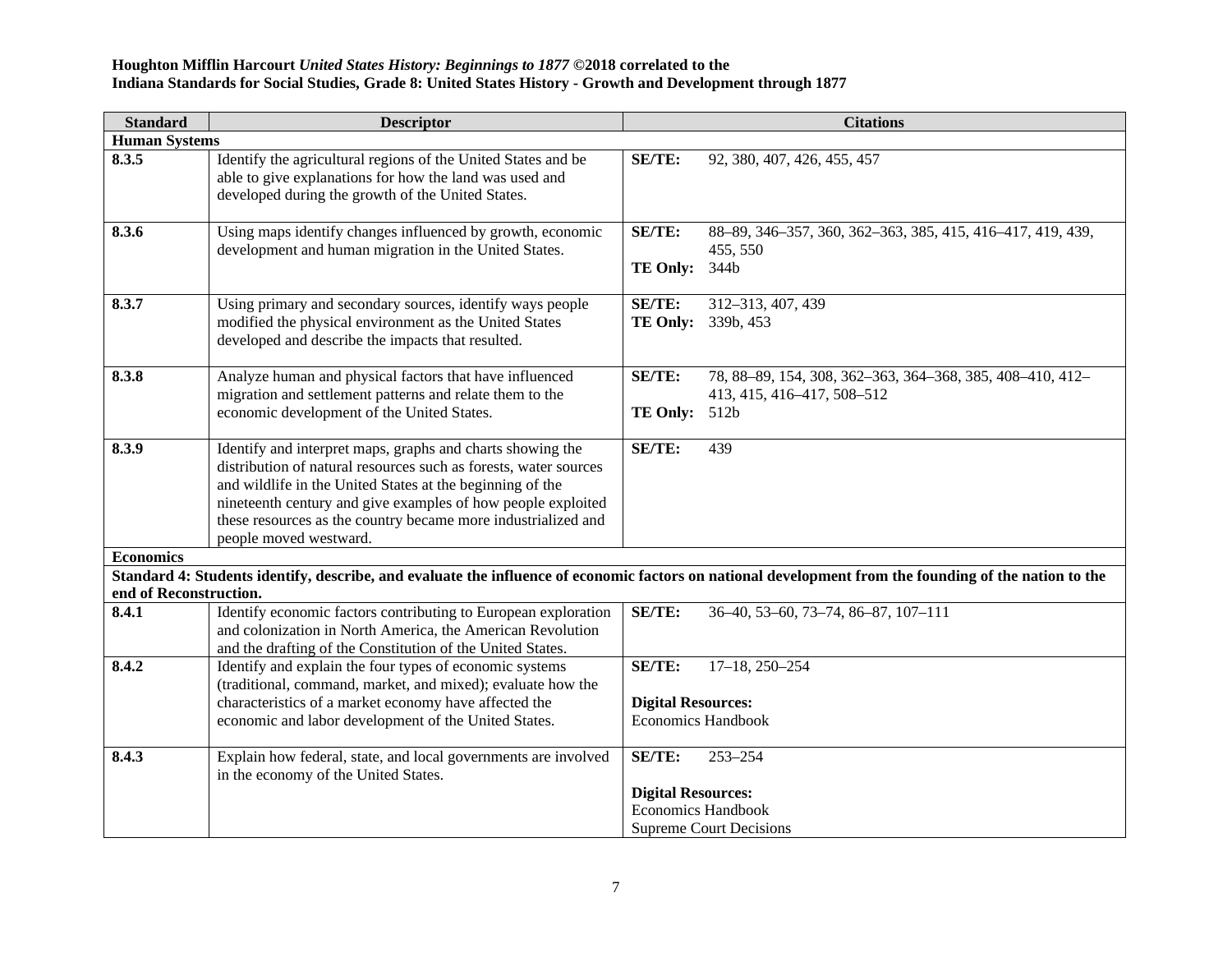| <b>Standard</b>          | <b>Descriptor</b>                                                                                                                                                                                                            |                                  | <b>Citations</b>                                                          |
|--------------------------|------------------------------------------------------------------------------------------------------------------------------------------------------------------------------------------------------------------------------|----------------------------------|---------------------------------------------------------------------------|
| 8.4.4                    | Analyze contributions of entrepreneurs and inventors in the                                                                                                                                                                  | <b>SE/TE:</b>                    | 368-369, 425-427, 435-437, 441-444                                        |
|                          | development of the United States economy to 1877.                                                                                                                                                                            | TE Only:                         | 423b, 440d, 451b                                                          |
|                          |                                                                                                                                                                                                                              |                                  |                                                                           |
| 8.4.5                    | Relate how new technology and inventions brought about                                                                                                                                                                       | <b>SE/TE:</b>                    | 38, 380, 422-429, 438-439, 441-444, 447, 452-454                          |
|                          | changes in labor productivity in the United States in the<br>eighteenth and nineteenth centuries.                                                                                                                            |                                  |                                                                           |
|                          |                                                                                                                                                                                                                              |                                  |                                                                           |
| 8.4.6                    | Identify and give examples of different kinds of money used in                                                                                                                                                               | <b>SE/TE:</b>                    | 70, 161, 253, 382-383                                                     |
|                          | the United States throughout its history.                                                                                                                                                                                    |                                  |                                                                           |
|                          |                                                                                                                                                                                                                              |                                  |                                                                           |
| 8.4.7                    | Trace the development of the banking system in the United                                                                                                                                                                    | <b>SE/TE:</b>                    | 250-254, 271, 306, 336-337                                                |
|                          | States.                                                                                                                                                                                                                      |                                  |                                                                           |
| 8.4.8                    | Explain and evaluate examples of domestic and international                                                                                                                                                                  | <b>SE/TE:</b>                    | 283-284, 333-334, 427-429, 439                                            |
|                          | interdependence throughout United States history.                                                                                                                                                                            | <b>TE Only:</b>                  | 452                                                                       |
|                          |                                                                                                                                                                                                                              |                                  |                                                                           |
| 8.4.9                    | Examine the importance of borrowing and lending (the use of                                                                                                                                                                  | <b>SE/TE:</b>                    | 250-252, 428-429, 431, 444                                                |
|                          | credit) in the United States economy and list the advantages                                                                                                                                                                 | <b>TE Only:</b> 157b             |                                                                           |
|                          | and disadvantages of using credit.                                                                                                                                                                                           |                                  |                                                                           |
|                          |                                                                                                                                                                                                                              |                                  |                                                                           |
| 8.4.10                   | Compare and contrast job skills needed in different time<br>periods in United States history.                                                                                                                                | <b>SE/TE:</b><br><b>TE Only:</b> | 101, 387, 424, 427-429, 430-431, 435-440, 442-444, 452-454<br>440b        |
|                          |                                                                                                                                                                                                                              |                                  |                                                                           |
| 8.4.11                   | Analyze how the causes and effects of changes in the price of                                                                                                                                                                | <b>SE/TE:</b>                    | 107-111, 159-160, 381, 425-426, 433, 452-457                              |
|                          | certain goods and services has had a significant influence on                                                                                                                                                                |                                  |                                                                           |
|                          | events in United States history.                                                                                                                                                                                             |                                  |                                                                           |
|                          |                                                                                                                                                                                                                              |                                  |                                                                           |
|                          | Learning Outcome for Literacy in History/Social Studies Learning<br>LH.1: Read and comprehend history/social studies texts independently and proficiently, and write effectively for a variety of discipline-specific tasks, |                                  |                                                                           |
| purposes, and audiences. |                                                                                                                                                                                                                              |                                  |                                                                           |
| 6-8.LH.1.1               | Read and comprehend history/social studies texts within a                                                                                                                                                                    | <b>SE/TE:</b>                    | 43, 51, 76, 110, 135, 143, 150-151, 172, 180-181, 184, 300-               |
|                          | range of complexity appropriate for grades 6-8 independently                                                                                                                                                                 |                                  | 301, 304, 319-320, 474-475, 488, 500, 516-517, 532, 544, 559,             |
|                          | and proficiently by the end of grade 8.                                                                                                                                                                                      |                                  | 568-569, 593, 612-613, 621, 635                                           |
|                          |                                                                                                                                                                                                                              |                                  | TE Only: 427, 468b, 481b, 562b, 591, 600, 626d                            |
|                          |                                                                                                                                                                                                                              |                                  |                                                                           |
| 6-8.LH.1.2               | Write routinely over a variety of timeframes for a range of                                                                                                                                                                  | <b>SE/TE:</b>                    | 31, 63, 101, 157, 177, 241, 323, 471, 582, 637, 241, 277, 297,            |
|                          | discipline-specific tasks, purposes, and audiences.                                                                                                                                                                          |                                  | 323, 387, 447, 471, 503, 537, 565, 609, 637                               |
|                          |                                                                                                                                                                                                                              |                                  | TE Only: 17, 26, 28b, 30, 45b, 47, 62, 87b, 89b, 100, 110, 123, 133, 136, |
|                          |                                                                                                                                                                                                                              |                                  | 146–147, 160, 163, 176, 186–187, 187c, 201, 210, 240, 249, 251,           |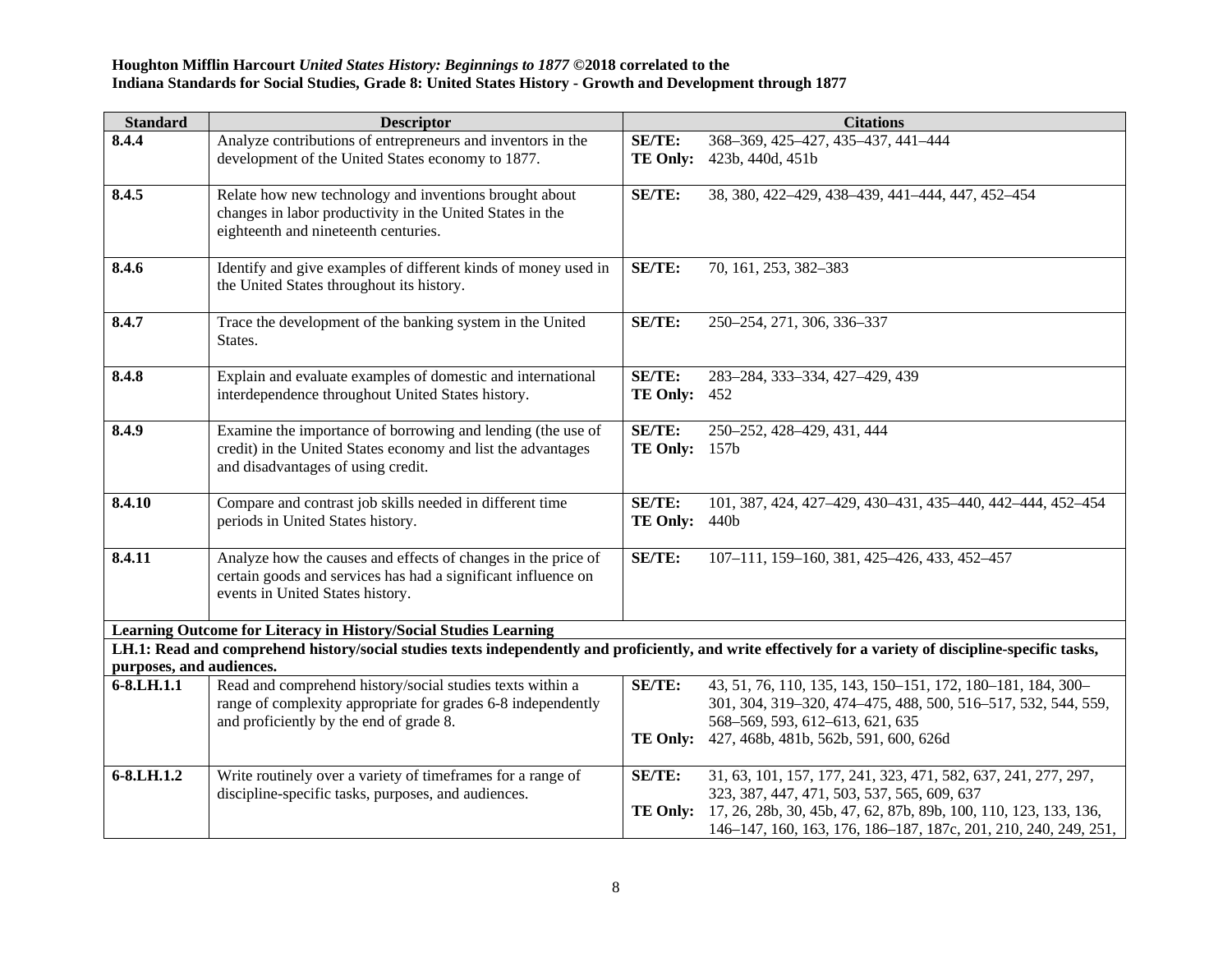| <b>Standard</b> | <b>Descriptor</b>                                                                                                              |                 | <b>Citations</b>                                                      |
|-----------------|--------------------------------------------------------------------------------------------------------------------------------|-----------------|-----------------------------------------------------------------------|
|                 |                                                                                                                                |                 | 254b, 264, 274b, 276, 296, 305b, 311, 318, 322, 331, 339, 344b,       |
|                 |                                                                                                                                |                 | 348-349, 361b, 381, 386, 398, 400, 402, 409-410, 418-419,             |
|                 |                                                                                                                                |                 | 425-426, 428, 432-433, 434b, 446, 457, 461, 462b, 466, 470,           |
|                 |                                                                                                                                |                 | 481b, 494, 495d, 499b, 502, 521, 527b, 529-530, 536, 552b,            |
|                 |                                                                                                                                |                 | 557b, 562b, 564, 576, 579, 584, 591, 597, 600, 604, 606, 608,         |
|                 |                                                                                                                                |                 | 617, 619, 621, 626b, 626d, 631, 634b, 636                             |
|                 |                                                                                                                                |                 |                                                                       |
|                 | <b>Key Ideas and Textual Support (Reading)</b>                                                                                 |                 |                                                                       |
|                 | LH.2: Extract and construct meaning from history/social studies texts using a variety of comprehension skills.                 |                 |                                                                       |
| 6-8.LH.2.1      | Cite specific textual evidence to support analysis of primary                                                                  | SE/TE:          | 63, 76, 157, 172, 192, 214, 303, 586                                  |
|                 | and secondary sources.                                                                                                         |                 | TE Only: 296, 322, 348, 386, 418, 446, 468b, 470, 502, 536, 564, 634b |
|                 |                                                                                                                                |                 |                                                                       |
| 6-8.LH.2.2      | Determine the central ideas or information of a primary or                                                                     | SE/TE:          | 104-105, 176, 180-181, 186, 187, 229, 239, 321, 323, 568-569,         |
|                 | secondary source; provide an accurate summary of the source                                                                    |                 | 619                                                                   |
|                 | distinct from prior knowledge or opinions.                                                                                     |                 | TE Only: 557b, 591, 600, 615                                          |
|                 |                                                                                                                                |                 |                                                                       |
| 6-8.LH.2.3      | Identify key steps in a text's description of a process related to                                                             | <b>SE/TE:</b>   | 186, 199-200, 209, 606                                                |
|                 | history/social studies (Examples: how a bill becomes a law,                                                                    |                 | <b>TE Only:</b> 154, 187c                                             |
|                 | how interest rates are raised or lowered).                                                                                     |                 |                                                                       |
|                 |                                                                                                                                |                 |                                                                       |
|                 | <b>Structural Elements and Organization (Reading)</b>                                                                          |                 |                                                                       |
|                 | LH.3: Build understanding of history/social studies texts, using knowledge, structural organization, and author's purpose.     |                 |                                                                       |
| 6-8.LH.3.1      | Determine the meaning of words and phrases as they are used                                                                    | SE/TE:          | 4-5, 31, 66-67, 101, 169, 182, 202, 319-320, 390-391, 516-            |
|                 | in a text, including vocabulary specific to domains related to                                                                 |                 | 517, 570                                                              |
|                 | history/social studies.                                                                                                        |                 | TE Only: 173, 210, 332b, 594                                          |
|                 |                                                                                                                                |                 |                                                                       |
| 6-8.LH.3.2      | Describe how a text presents information (Examples:                                                                            | SE/TE:          | 60, 150-151, 169, 177, 499, 587, 634                                  |
|                 | sequentially, comparatively, causally).                                                                                        |                 |                                                                       |
|                 |                                                                                                                                |                 |                                                                       |
| 6-8.LH.3.3      | Identify aspects of a text that reveal an author's perspective or                                                              | SE/TE:          | 172, 175, 331, 445, 447, 612-613, 621                                 |
|                 | purpose (Examples: loaded language, inclusion or avoidance of                                                                  |                 |                                                                       |
|                 | particular facts).                                                                                                             |                 |                                                                       |
|                 |                                                                                                                                |                 |                                                                       |
|                 | <b>Synthesis and Connection of Ideas (Reading)</b>                                                                             |                 |                                                                       |
|                 | LH.4: Build understanding of history/social studies texts by synthesizing and connecting ideas and evaluating specific claims. |                 |                                                                       |
| 6-8.LH.4.1      | Integrate visual information (Examples: charts, graphs,                                                                        | SE/TE:          | 29, 38, 40, 78, 94, 114, 129, 191, 203, 251, 258, 266, 305, 310,      |
|                 | photographs, videos, or maps) with other information in print                                                                  |                 | 400, 456, 460, 462, 571, 573-575, 578, 580-581, 584, 588-589,         |
|                 | and digital texts.                                                                                                             |                 | 591, 601, 604                                                         |
|                 |                                                                                                                                | <b>TE Only:</b> | 440b                                                                  |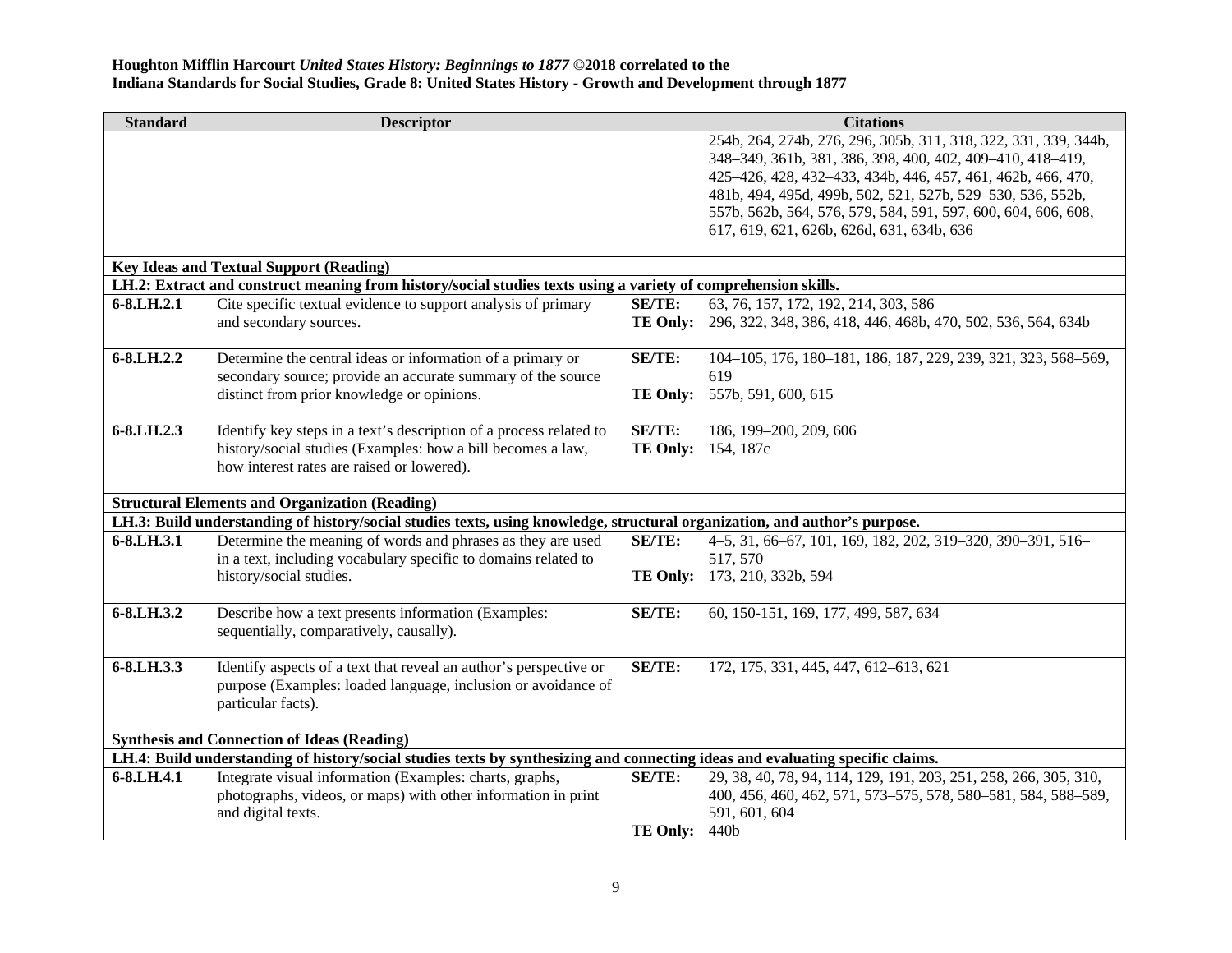| <b>Standard</b>                 | <b>Descriptor</b>                                                                                                                                                                                                                                                                                                                     |                                  | <b>Citations</b>                                                                                                                                          |
|---------------------------------|---------------------------------------------------------------------------------------------------------------------------------------------------------------------------------------------------------------------------------------------------------------------------------------------------------------------------------------|----------------------------------|-----------------------------------------------------------------------------------------------------------------------------------------------------------|
| 6-8.LH.4.2                      | Distinguish among fact, opinion, and reasoned judgment in a<br>text.                                                                                                                                                                                                                                                                  | <b>SE/TE:</b>                    | 175, 300-301, 445, 506-507, 540-541, 565, 586, 593                                                                                                        |
| 6-8.LH.4.3                      | Compare and contrast treatments of the same topic in a primary<br>and secondary source.                                                                                                                                                                                                                                               | SE/TE:                           | 51, 94, 175, 184, 474-475, 503, 580, 621                                                                                                                  |
| <b>Writing Genres (Writing)</b> |                                                                                                                                                                                                                                                                                                                                       |                                  |                                                                                                                                                           |
|                                 | LH.5: Write for different purposes and to specific audiences or people.                                                                                                                                                                                                                                                               |                                  |                                                                                                                                                           |
| 6-8.LH.5.1                      | Write arguments focused on discipline-specific content.                                                                                                                                                                                                                                                                               | <b>SE/TE:</b><br>TE Only:        | 177, 277, 537<br>17, 31, 63, 101, 147, 174b, 186-187, 241, 251, 297, 318, 322,<br>344a, 349, 387, 419, 447, 457, 471, 503, 521, 565, 604, 609,<br>636-637 |
| 6-8.LH.5.2                      | Write informative texts, including analyses of historical events.                                                                                                                                                                                                                                                                     | <b>SE/TE:</b><br><b>TE Only:</b> | 76, 93, 101, 157, 184, 192, 419, 556<br>30, 63, 100, 146, 176, 276, 296, 322, 348, 386, 418, 446, 470,<br>502, 536, 564, 608                              |
|                                 | <b>The Writing Process (Writing)</b>                                                                                                                                                                                                                                                                                                  |                                  |                                                                                                                                                           |
|                                 | LH.6: Produce coherent and legible documents by planning, drafting, revising, editing, and collaborating with others.                                                                                                                                                                                                                 |                                  |                                                                                                                                                           |
| 6-8.LH.6.1                      | Plan and develop; draft; revise using appropriate reference<br>materials; rewrite; try a new approach; and edit to produce and<br>strengthen writing that is clear and coherent, with some<br>guidance and support from peers and adults.                                                                                             | SE/TE:                           | 31, 61, 101, 177, 241, 467, 609, 637<br>TE Only: 83b, 344b                                                                                                |
| 6-8.LH.6.2                      | Use technology to produce and publish writing and present the<br>relationships between information and ideas clearly and<br>efficiently.                                                                                                                                                                                              | <b>SE/TE:</b><br><b>TE Only:</b> | 31, 61, 101, 177, 241, 467, 609, 637<br>169, 187d, 490, 529, 606b, 617                                                                                    |
|                                 | <b>The Research Process (Writing)</b>                                                                                                                                                                                                                                                                                                 |                                  |                                                                                                                                                           |
|                                 | LH.7: Build knowledge about the research process and the topic under study by conducting short or more sustained research.                                                                                                                                                                                                            |                                  |                                                                                                                                                           |
| 6-8.LH.7.1                      | Conduct short research assignments and tasks to answer a<br>question (including a self-generated question), drawing on<br>several sources and generating additional related, focused<br>questions that allow for multiple avenues of exploration.                                                                                     | SE/TE:<br><b>TE Only:</b>        | 233<br>8, 21, 28b, 87b, 123b, 163, 311, 344b, 374, 377b, 378, 440b,<br>444b, 464, 466-467, 478, 479b, 512d, 515b, 545, 606b, 619b,<br>630, 633            |
| 6-8.LH.7.2                      | Gather relevant information from multiple sources, using<br>search terms effectively; annotate sources; assess the credibility<br>and accuracy of each source; and quote or paraphrase the data<br>and conclusions of others while avoiding plagiarism and<br>following a standard format for citation (Examples: APA or<br>Chicago). | SE/TE:                           | 233, 450-451, 501, 503                                                                                                                                    |